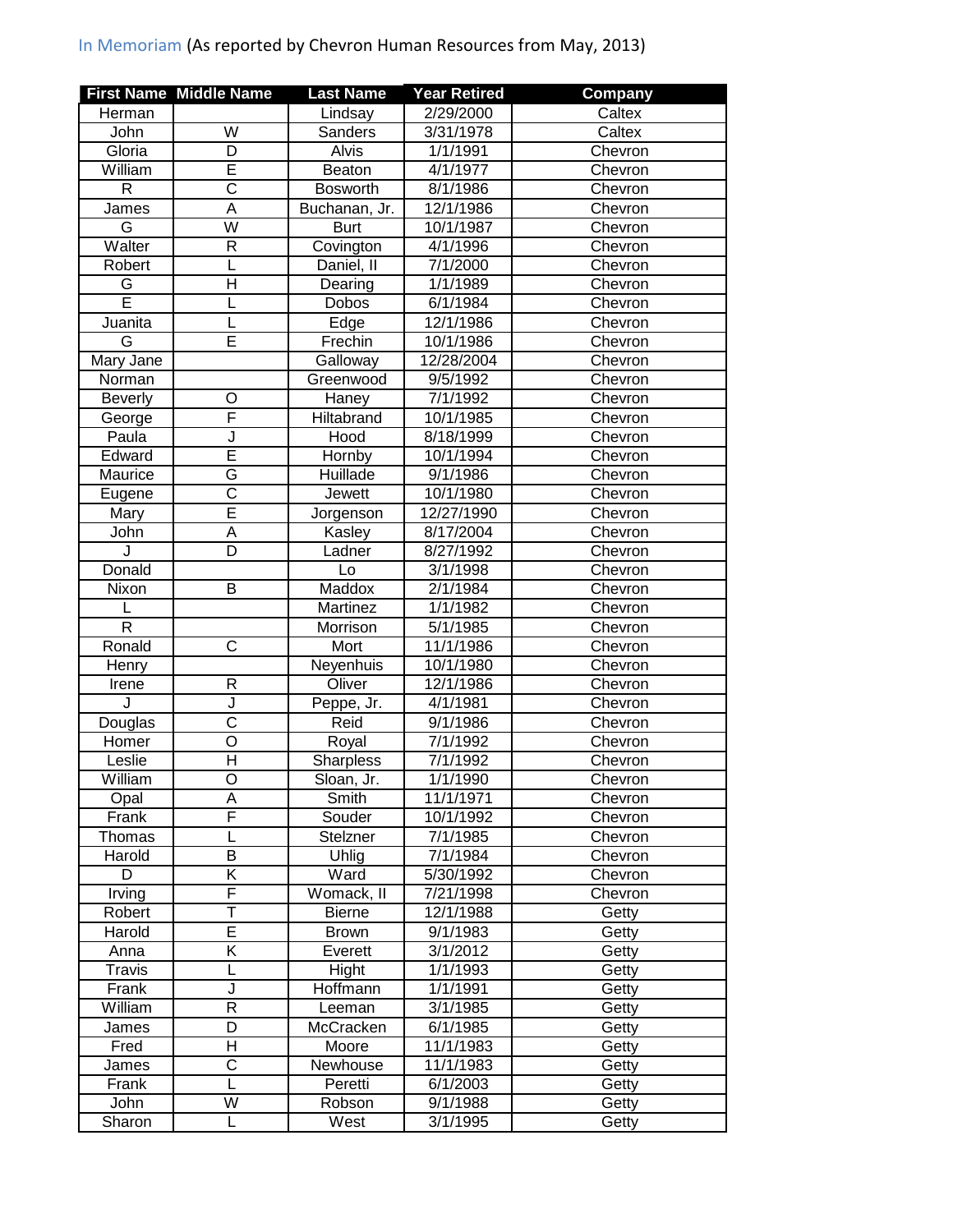## In Memoriam (As reported by Chevron Human Resources from May, 2013)

| Dorris  | Α                       | Ahrens         | 5/1/1994   | Gulf     |
|---------|-------------------------|----------------|------------|----------|
| Herbert | Ē                       | Allen          | 1/1/1986   | Gulf     |
| Melvin  |                         | Ashwill        | 2/1/1982   | Gulf     |
| Emory   | Ÿ                       | Barton, Jr.    | 5/2/1971   | Gulf     |
| Larry   | J                       | Begay          | 6/30/1994  | Gulf     |
| Jack    | $\overline{\mathsf{N}}$ | <b>Bond</b>    | 8/1/1983   | Gulf     |
| Harry   | Ē                       | <b>Buzzard</b> | 7/1/1985   | Gulf     |
| Martin  | J                       | Coble          | 1/1/1979   | Gulf     |
| Harlin  | $\overline{\text{c}}$   | Crain          | 12/31/1989 | Gulf     |
| Alfred  | J                       | Francis        | 4/22/1975  | Gulf     |
| David   | L                       | Gibb           | 3/16/1986  | Gulf     |
| Thomas  | J                       | Hardwick       | 8/1/1983   | Gulf     |
| John    | A                       | Hartle         | 6/30/1994  | Gulf     |
| Samuel  |                         | Heath          | 6/3/1985   | Gulf     |
| Milford |                         | Hollingsworth  | 4/16/1971  | Gulf     |
| June    | A                       | Jones          | 9/1/1985   | Gulf     |
| Earl    | $\overline{\text{c}}$   | <b>Justice</b> | 1/1/2001   | Gulf     |
| Charles | L                       | Kibby          | 12/1/2010  | Gulf     |
| Donald  |                         | Kredensor      | 11/1/1985  | Gulf     |
| Robert  | C                       | Lee            | 6/1/1985   | Gulf     |
| Raymond | $\overline{\text{c}}$   | Noble          | 8/1/1979   | Gulf     |
| Jack    | $\overline{\mathsf{M}}$ | Priest         | 8/1/1992   | Gulf     |
| Rachel  | $\overline{\text{c}}$   | Sabo           | 1/16/2002  | Gulf     |
| William | $\overline{\mathsf{H}}$ | Snee           | 3/1/1989   | Gulf     |
| Hector  | $\overline{\mathsf{s}}$ | Soliz          | 9/1/1996   | Gulf     |
| Mavis   | $\overline{\mathsf{W}}$ | <b>Stacy</b>   | 9/2/1974   | Gulf     |
| Erwin   | L                       | Thomann, Jr.   | 9/16/1992  | Gulf     |
| Dorothy | J                       | Thompson       | 12/1/1991  | Gulf     |
| Willard | G                       | Watson         | 8/1/1983   | Gulf     |
| Richard | $\overline{\mathsf{W}}$ | White          | 11/1/1983  | Gulf     |
| Richard | A                       | Wright         | 4/1/1986   | Gulf     |
| Leonard | Ÿ                       | Tarman         | 12/31/1992 | MolyCorp |
| Alfred  |                         | Arkell         | 6/1/1982   | Texaco   |
| Fred    | E                       | Beach          | 1/1/1986   | Texaco   |
| Leroy   | L                       | <b>Bramson</b> | 8/1/1982   | Texaco   |
| James   | D                       | Chance         | 3/1/1994   | Texaco   |
| George  | F                       | Claude         | 2/1/1981   | Texaco   |
| Lucille | M                       | Curtis         | 1/1/1986   | Texaco   |
| Lonnie  | C                       | Dixon          | 4/1/1999   | Texaco   |
| Willie  | J                       | Dobson         | 3/1/1977   | Texaco   |
| Athena  |                         | Georgakakos    | 10/1/1985  | Texaco   |
| Oliver  |                         | Goodlander     | 9/1/1983   | Texaco   |
| Cleo    | ड                       | Grant          | 1/1/1990   | Texaco   |
| Donald  | N                       | Hansen         | 12/1/2002  | Texaco   |
| Grady   | J                       | Hart           | 5/1/1993   | Texaco   |
| Donald  | $\overline{\mathsf{B}}$ | Hill           | 9/1/1994   | Texaco   |
| Richard | J                       | Kosack         | 8/1/2002   | Texaco   |
| Kenneth | $\overline{\mathsf{M}}$ | Kovatch        | 2/1/2002   | Texaco   |
| William | $\overline{\rm C}$      | Lamorey        | 12/1/1971  | Texaco   |
| Gordon  | F                       | Larson         | 2/1/1978   | Texaco   |
| John    | R                       | Leblanc        | 3/1/1981   | Texaco   |
| Weldon  |                         | Lindberg       | 9/1/1994   | Texaco   |
| Manuel  |                         | Lomas          | 3/1/2002   | Texaco   |
| Jerry   | D                       | Long           | 5/1/1977   | Texaco   |
| Robert  | Н                       | Mainard        | 6/1/1982   | Texaco   |